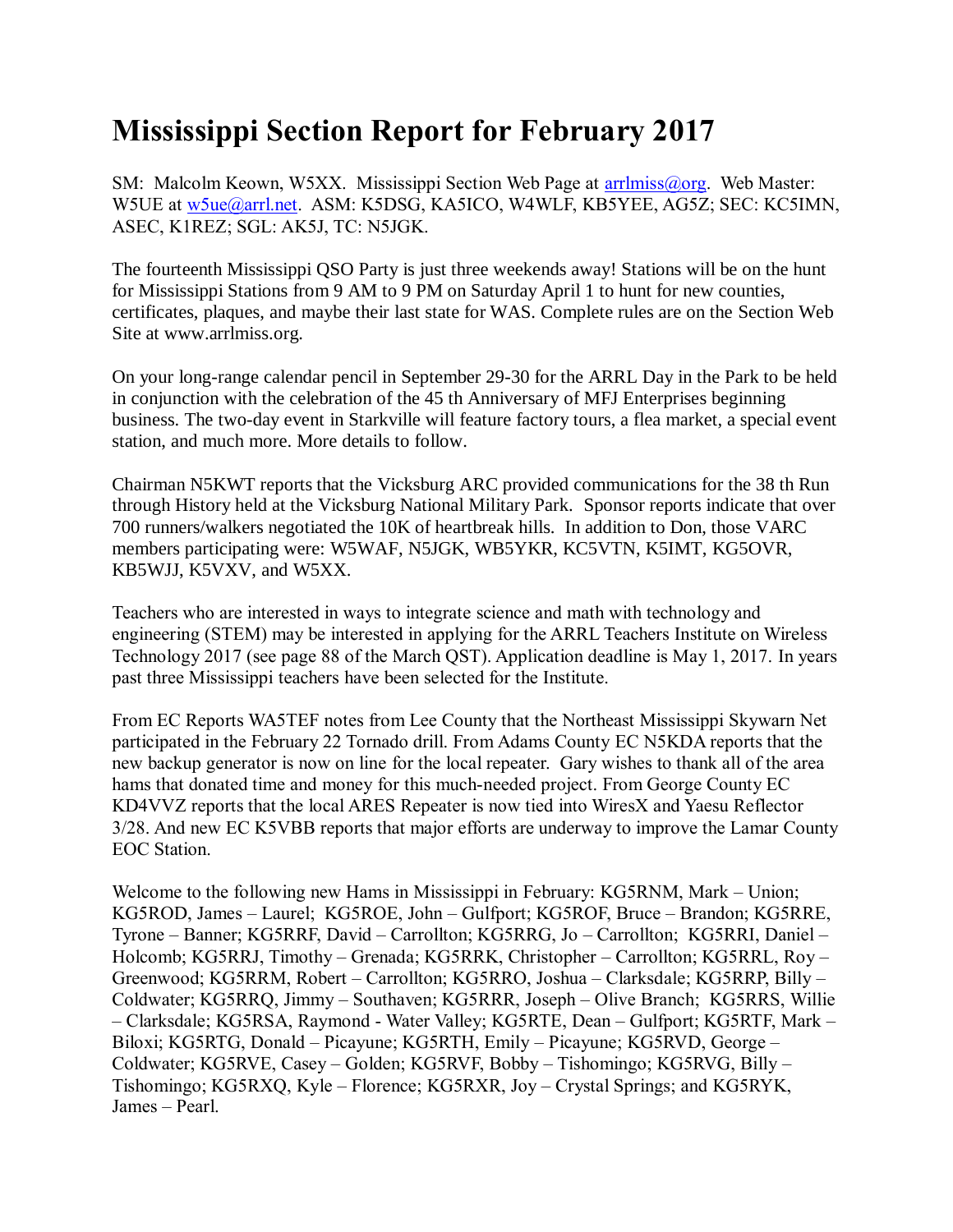Welcome to the following new ARRL Members in February: N5DMP, Garnett – Pulaski; KE5ELT, James – Biloxi; KG5GCC, Charles – Bay Saint Louis; W5GGS, Eddie – Houston; N5ML, Randy – Golden; KE5NSK, Robert – Perkinston; KG5PXY, Stanley – Pontotoc; AF5QD, Leon – Crystal Springs; KG5QLQ, Robert – Gautier; KG5QXU, Barry – Madison; KG5ROF, Bruce – Brandon; KG5RVD, George – Coldwater; K5SDB, Steven – Petal; WB5TGF, Ronald – Vicksburg; and KD5WVP, Hartley – Meridian.

As of February 28, ARRL Membership in Mississippi was 1,064 down 8 from the last report on January 31. The dues increase goblin will just not go away.

And last but not least welcome to N5SP as ADEC for Southeast Mississippi and K5VBB as EC for Lamar County.

Congratulations to the following on their upgrades in February: KG5IQB, Thomas – Gulfport; KF5IXW, Louis – Meridian; KG5NBE, Robert – Brandon; KG5OOY, Joshua – Ocean Springs; KG5QLR, Franklin – Moss Point; KG5QLS, Richard – Pearl; KG5QXS, Eldon – Jackson; KG5QXU, Barry – Madison; and KG5RKJ, Ricky – Pelahatchie.

SEC/DEC Reports for February 2017: KC5IMN (SEC), WX5N (NE MS), KB5VE (SE MS), N5ZNT (SW MS), and KB0ZTX (NW MS).

EC Annual Reports for 2016: KE5BSB (Itawamba), WB5CON (Alcorn), AE5FK (Walthall), KF5IAY (Carroll/Montgomery), KA5ICO (Chickasaw), KG5IIS (Madison), KC5IIW (Scott), KF5IMA (Lafayette), N5KDA (Adams), AD7KJ (Franklin), KE5MIS (Yalobusha), N5MZ (Forrest), NS5M (Washington), WX5N (Prentiss), K5NRK (Warren), N9OKV (Harrison), AF5PO (Tishomingo), AE5QP (Greene), WA5TEF (Lee), KF5UJD (AEC)(Stone), KE5WUN (Panola), KF5WVJ (DeSoto), N5ZNT (Lincoln/Wilkinson), and KB0ZTX (Marshall).

EC Reports for January 2017: KG5AVT(AEC)(Rankin), KE5BSB (Itawamba), WB5CON (Alcorn), AE5FK (Walthall), KF5IAY(Carroll/Montgomery), KA5ICO (Chickasaw), KG5IIS (Madison), KC5IIW (Scott), N5KDA (Adams), N5LJC (Marion), NS5M (Washington), KF5MWE (Clarke), N5MZ (Forrest), WX5N (Prentiss), N9OKV (Harrison), AF5PO (Tishomingo), AE5QP (Greene), WA5TEF (Lee), K5VBB (Lamar), KD4VVZ (George), KE5WUN (Panola), KF5WVJ (DeSoto), N5ZNT (Franklin/Lincoln/Wilkinson), and KB0ZTX (Marshall).

Club Newsletter/Reports (Editor): Meridian ARC Spark Gap (W5MAV).

Regret to report the passing of W0XV of Brookhaven. Jeff was ARRL Honor Roll DXer, a collector and restorer of vintage Ham Radio equipment, and a long-time Elmer to many new Hams. Jeff maintained a museum at his home in Brookhaven which was visited by many Mississippi Hams. Also, regret to report the passing of KF5GGU of Benoit. Lester was a retired agricultural pilot and regular check in to the MSPN.

HF Net Reports - sessions/QNI/QTC (Net Manager)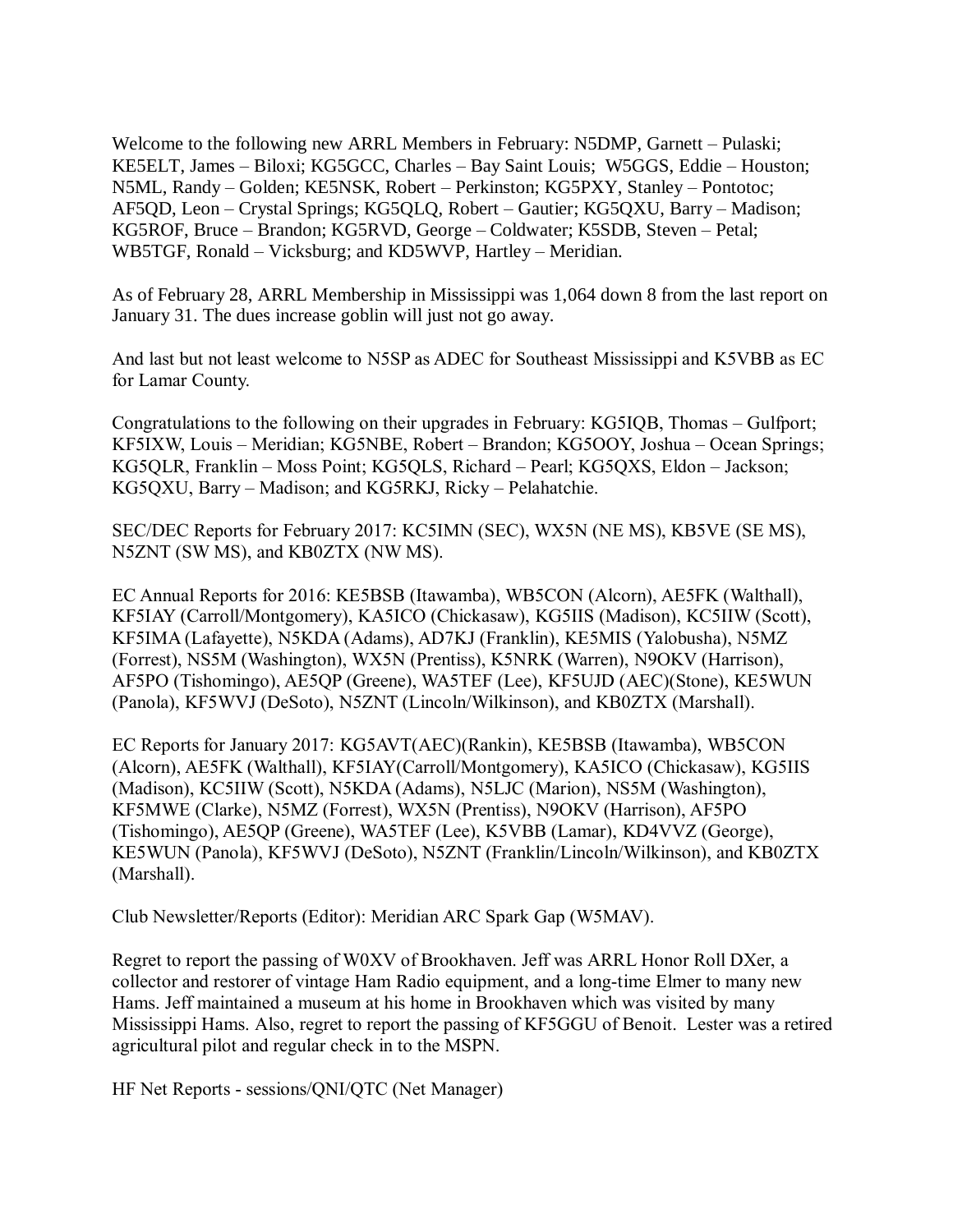Magnolia Section Net 28/984/7 (KA5ICO) MS Baptist Hams Net 4/18/0 (WF5F) MSPN 28/2195/8 (K5NRK) MS NBEMS Network 4/23/3 (W5DIX)

VHF Net Reports - sessions/QNI/QTC (Net Manager)

Alcorn County ARES Net 3/27/0 (WB5CON)

Bluff City ARES 4/75/0 (N5KDA)

Booneville and Prentiss County Weekly Net 4/51/0 (WX5N)

Capital Area Emergency Net 4/42/0 (K5XU)

Clarke County EMCOMM Group 3/3/0 (KF5MWE)

Delta ARA Net 4/40/0 (NS5M)

DeSoto County Emergency Training and Information Net 4/58/0 (KF5WVJ)

George County ARES Net 4/45/0 (KD4VVZ)

Green County EMCOMM Team 1/2/0 (AE5QP)

Hattiesburg ARC Emergency 2M Net 4/56/0 (K5TLL)

Hattiesburg 2M Simplex Net 1/11/0 (K5TLL)

Hattiesburg ARC 10M Simplex Net 4/36/0 (K5TLL)

Itawamba County ARES Net 4/78/0 (KE5BSB)

Lamar County ARES Net 4/120/4 (K5VBB)

Lowndes County ARC Net 4/44/0 (KF5AZ)

Marion County HRC Net 4/39/0 (N5LJC)

Marshall County ARES – meets with DeSoto County 4/4/0 (KB0ZTX)